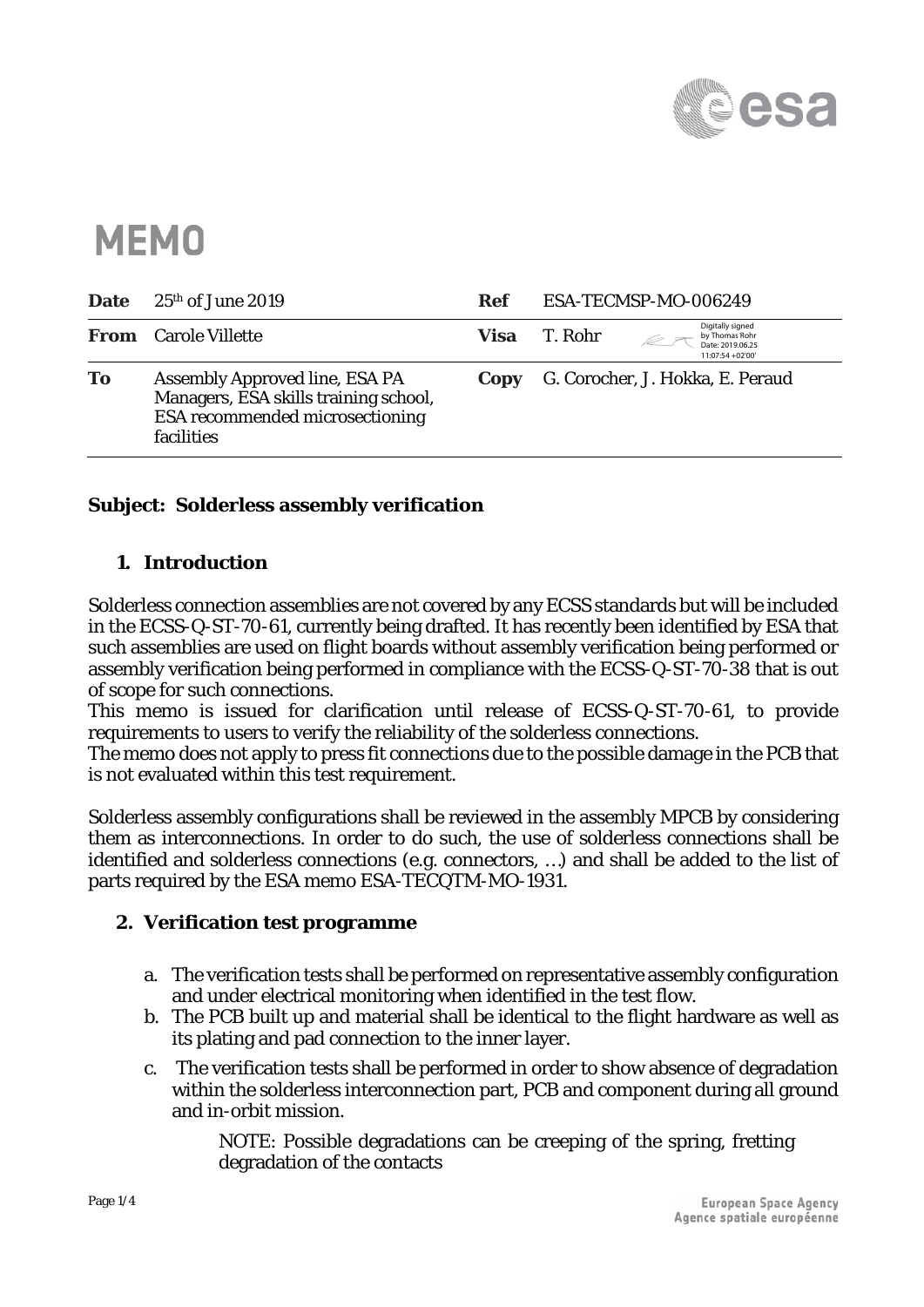

- d. 6 (six) parts shall be assembled with the same mechanical configuration as the flight model.
- e. Mate-demate number shall permit to cover the application requirement with a margin of 4 in compliance with Table 4-4 of ECSS-E-ST-33-01.
- f. Minimum vibration levels shall be in compliance with ECSS-Q-ST-70-08 requirements.
- g. Shock test shall cover project requirements.
- h. Electrical monitoring shall be applied during mechanical tests, vibration and shock when equipment is functional during launching phases.
- i. Number of thermal cycles shall be 500, under electrical monitoring, providing it is sufficient to cover the mission with margin of 2 (two). The calculation shall be performed using the Norris Landzberg model  $(AF=[\Delta T]/\Delta T_f]^{1.9}$  (f<sub>f</sub>/f<sub>l</sub>)<sup>1/3</sup> exp  $(1414\{(1/Tmax<sub>f</sub>)-(1/Tmax<sub>l</sub>)\}).$

NOTE: Mission includes ground and flight environment

- j. Damp heat test shall be performed for all applications in compliance with Table 5- 2 of ECSS-Q-ST-70-14.
- k. In case of long-term storage application, project specific requirements may apply instead of requirement j.
- l. Electrical continuity test shall be performed to verify absence of degradation of the connection after damp heat test.
- <span id="page-1-0"></span>m. Life test shall be performed for 2000 hours at 125 °C or at maximum storage temperature to evaluate the spring reliability under electrical monitoring.
- n. The supplier may waive requirement [m](#page-1-0) providing a representative test has been performed by the manufacturer.
- o. Visual inspection criteria shall apply to connector, component and PCB to demonstrate absence of damage of the plating and PCB.

NOTE: degradation could be due to creep of the spring, degradation of the contact due to fretting or cold welding

- p. Microsections of connector, component and PCB shall be done in order to verify absence of plating damage and PCB damage. Cracks in the plating, delamination, missing plating shall be considered as a failure.
- q. It is recommended to perform DPA of spare connectors to confirm absence of damage within the connector prior to start the test. Damage of the plating may occur in the barrel that has a section reduction to avoid the pin to exit from the connector. Such cracks may be due to the use of a not appropriate nickel plating.

In order to assess the degradation mode and to ensure reliability of the assembly the following test sequence is required: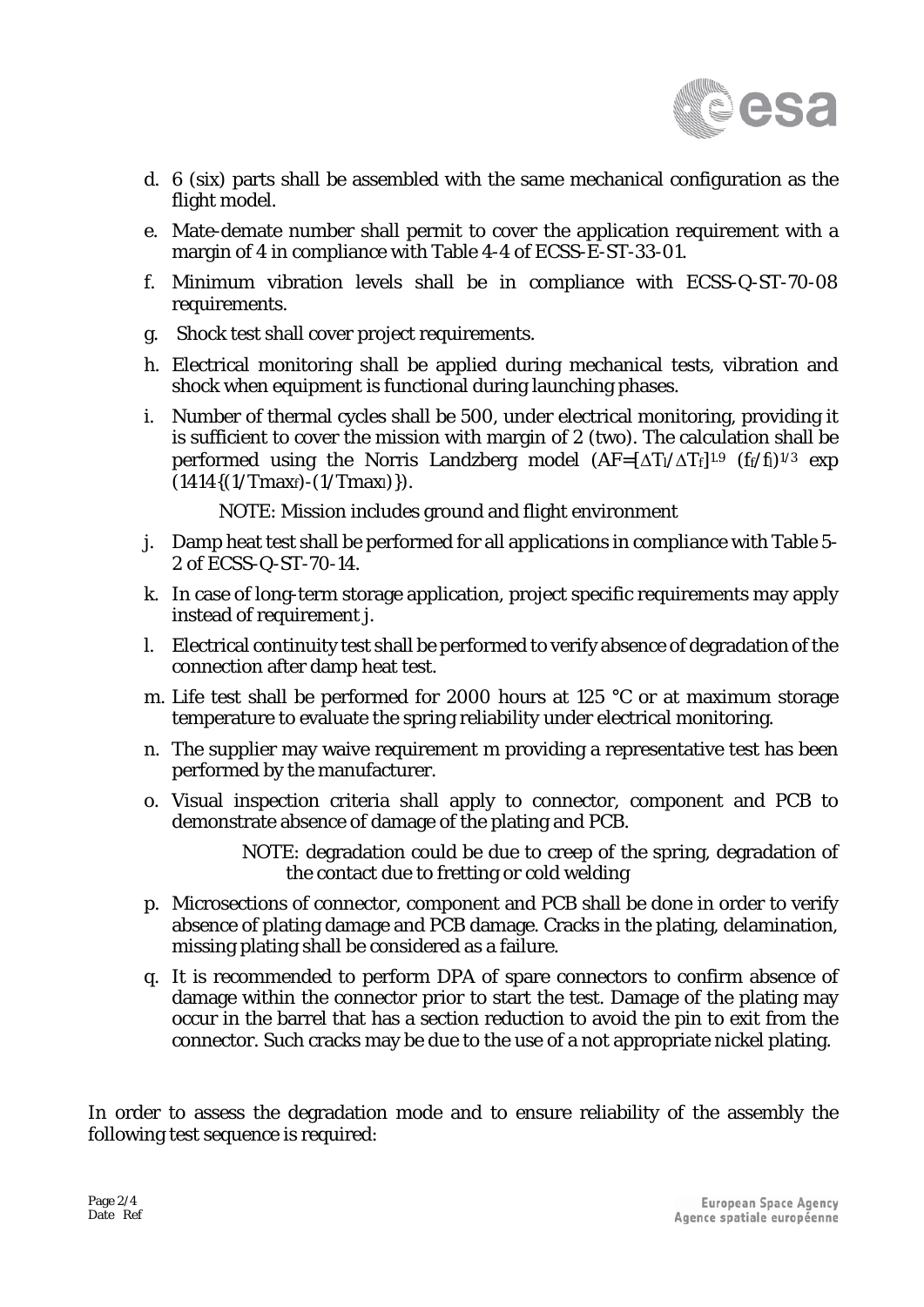